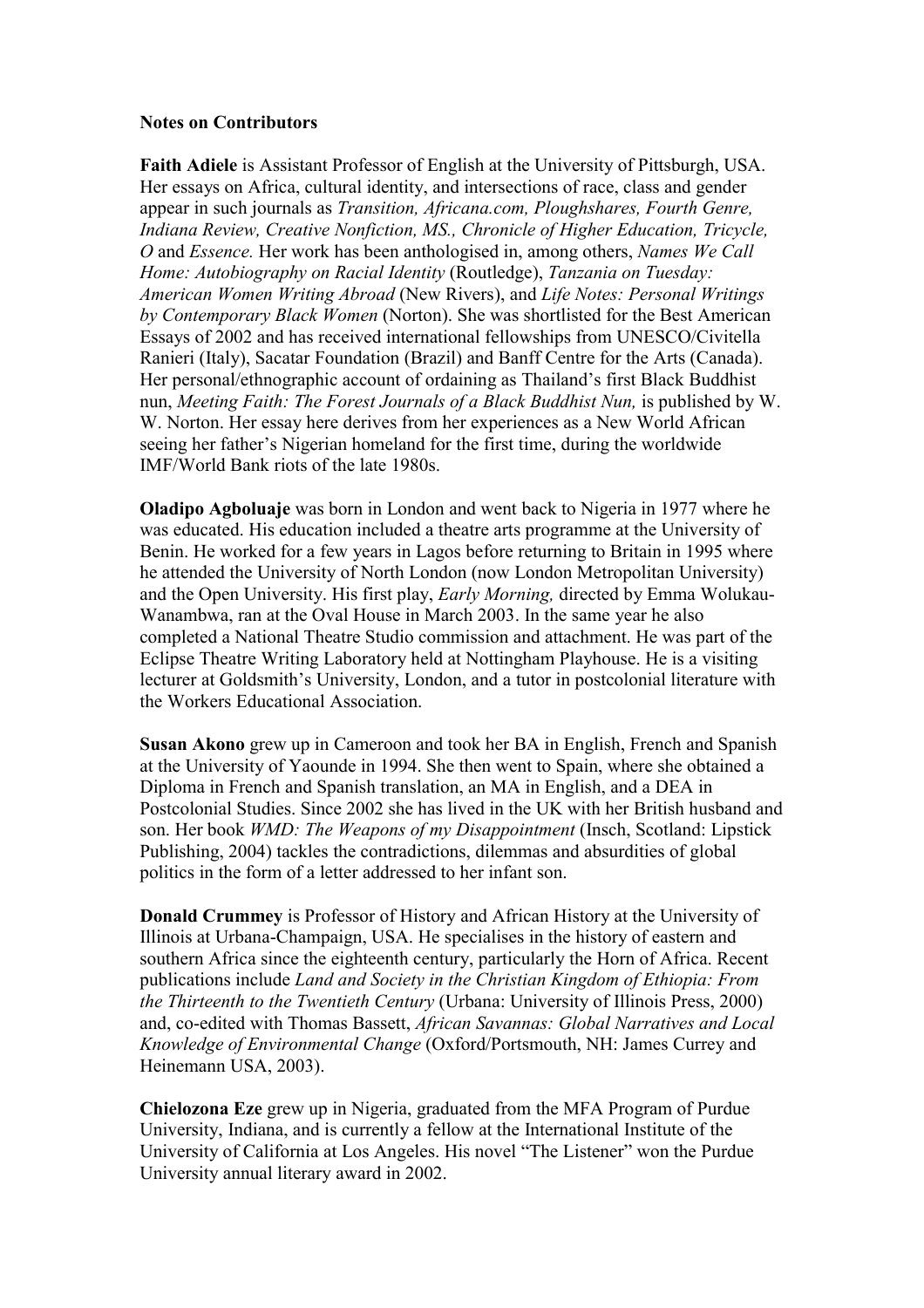**Susan Gorman** has PhD in Comparative Literature at the University of Michigan at Ann Arbor, for a thesis on "Generic Ideologies: The Intersection of Empire, the Epic and the Novel in French West African and Latin Literatures." She was awarded an African Initiatives Summer Grant to study Hausa in Niger in 1999, and was a Fulbright Student Fellow to Niger in 2000-2001. She teaches on the writing programme at Boston University, and has published articles, encyclopedia entries and translations from French on African literature and culture.

**William Idowu** is a researcher and lecturer in Philosophy at Obafemi Awolowo University, Ile-Ife, Nigeria, where he graduated with first class honours. He was awarded a PhD in political science from the University of Ibadan, Nigeria. His research interests are in the areas of citizenship studies, African legal and political institutions, African jurisprudence, and gender studies. His journal publications include *West African Journal of Philosophical Studies, The Anthropologist* and *Journal of Social Sciences*. Other works include chapters in Oguejiofor, Ramose and Onah, eds., *Philosophy, Democracy and Responsible Governance in Africa, Vol. 1,*  Onyia, Owoh and Ezeah, eds., *Readings in Sociological Studies, Vol. 2,* and Balogun and Mabol, eds., *Issues in Philosophy of Law.* He is currently researching the nature and significance of African jurisprudence.

**Olutoyin Bimpe Jegede** lectures in the English department of Obafemi Awolowo University, Ile-Ife, Nigeria and has been researching traditional performance poetry since 1999. This was initially for her PhD project, but now she has her doctorate her research is ongoing.

**Ayobami Kehinde** is a lecturer at Obafemi Awolowo University, Ile-Ife, Nigeria, where he teaches courses in African Literature (oral and written), New Literatures in English, Modern Authors and Literary Theory. He has published or has forthcoming articles in *Revista De Filologia Ingles (English Studies); Revista Alicantina de Estudios Ingleses; International Journal of African and African American Studies; Odu: Journal of West African Studies, Journal of Languages and Literatures, Studies in the Humanities, Nordic Journal of African Studies; Exemplaria: Journal of Comparative Literature,* and *African Literature Today.* 

**Columba Muriungi** is a PhD student at the University of the Witwatersrand, Johannesburg, currently doing research on emerging trends in Kenyan children's literature. She is also interested in gender studies, with specific reference to the representation of the prostitute in Kenyan women's writing.

**Tony Simoes da Silva** teaches literary theory, twentieth-century literature, and postcolonial writing and theory at the University of Exeter, UK, with a particular interest in Anglophone and Lusophone African literature. As well as African, he has published on Asian, Australian and Caribbean literature and culture, including the monograph, *The Luxury of Nationalist Despair: The Fiction of George Lamming*  (Amsterdam and Atlanta: Rodopi, 2000) and articles in, for example, *Ariel, Pretexts: Literary and Cultural Studies, LifeWriting, Meridian* and the online journal *Mots Pluriels.* He also edits a website dedicated to the work of Anglophone and Lusophone women writers, which includes bibliographical and biographical material: